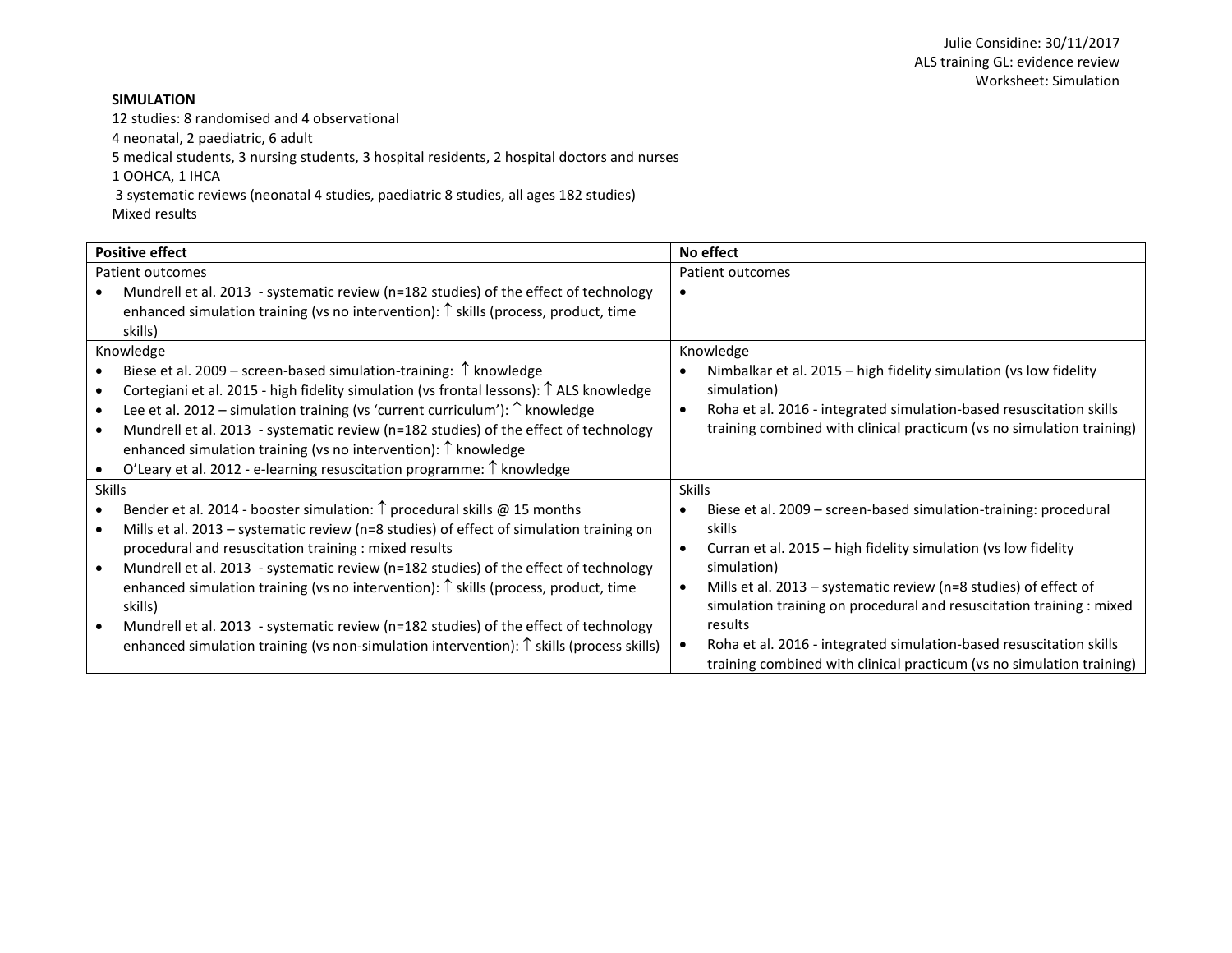### **SIMULATION**

| Study                                                                                         | <b>Study features</b> | <b>Intervention</b>  | <b>Outcomes</b>     | <b>Major finding</b> |
|-----------------------------------------------------------------------------------------------|-----------------------|----------------------|---------------------|----------------------|
| <b>Simulation</b>                                                                             |                       |                      |                     |                      |
| Bender, J., K. Kennally, R. Shields and F. Overly (2014). "Does simulation booster impact     | • Randomised          | • Booster simulation | • resuscitation     | $+ve$                |
| retention of resuscitation procedural skills and teamwork?" Journal of Perinatology $34(9)$ : | • Neonatal            | versus               | knowledge           | A simulation-        |
| 664-668.                                                                                      | $\bullet$ Manikin     | • Control simulation | · procedural skill  | enhanced booster     |
| OBJECTIVE: The Neonatal Resuscitation Program (NRP) has transitioned to a simulation-         | • Hospital residents  |                      | • teamwork behavior | session 9 months     |
| based format. We hypothesized that immersive simulation differentially impacts similar        |                       |                      |                     | after training       |
| trainee populations' resuscitation knowledge, procedural skill and teamwork behavior.         |                       |                      |                     | enhances teamwork    |
| STUDY DESIGN: Residents from NICU and non-NICU programs were Randomised to either             |                       |                      |                     | behavior at 15       |
| control or a booster simulation 7 to 10 months after NRP. Procedural skill and teamwork       |                       |                      |                     | months               |
| behavior instruments were validated. Individual resident's resuscitation performance was      |                       |                      |                     |                      |
| assessed at 15 to 18 months. Three reviewers rated videos.                                    |                       |                      |                     |                      |
| RESULT: Fifty residents were assessed. Inter-rater reliability was good for procedural skills |                       |                      |                     |                      |
| (0.78) and team behavior (0.74) instruments. The intervention group demonstrated better       |                       |                      |                     |                      |
| procedural skills (71.6 versus 64.4) and teamwork behaviors (18.8 versus 16.2). The NICU      |                       |                      |                     |                      |
| program demonstrated better teamwork behaviors (18.6 versus 15.5) compared with non-          |                       |                      |                     |                      |
| NICU program.                                                                                 |                       |                      |                     |                      |
| CONCLUSION: A simulation-enhanced booster session 9 months after NRP differentiates           |                       |                      |                     |                      |
| procedural skill and teamwork behavior at 15 months. Deliberate practice with simulation      |                       |                      |                     |                      |
| enhances teamwork behaviors additively with residents' clinical resuscitation exposure.       |                       |                      |                     |                      |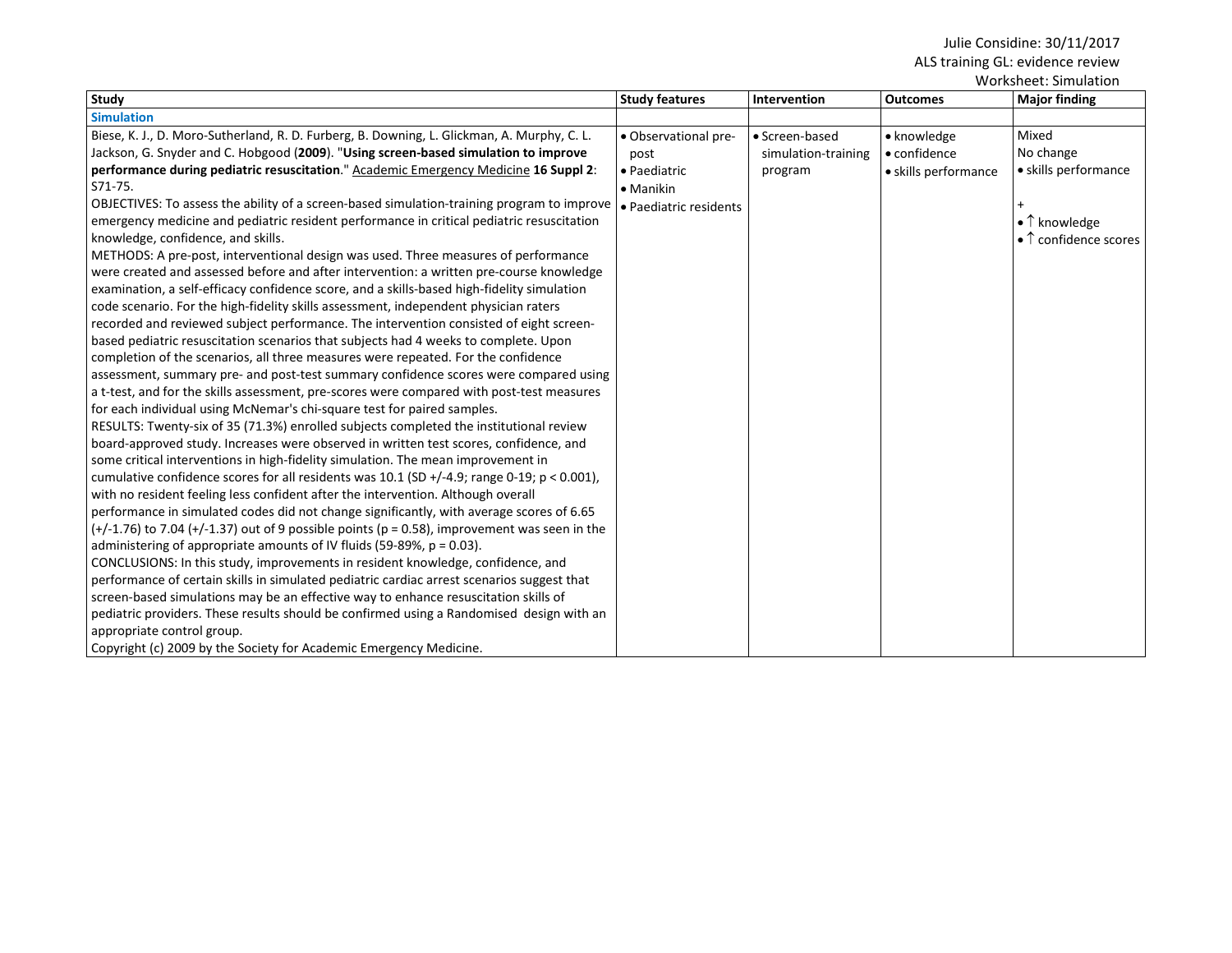| Study                                                                                             | <b>Study features</b> | Intervention    | <b>Outcomes</b> | <b>WULNSHEEL, JIHRHAUUH</b><br><b>Major finding</b> |
|---------------------------------------------------------------------------------------------------|-----------------------|-----------------|-----------------|-----------------------------------------------------|
| <b>Simulation</b>                                                                                 |                       |                 |                 |                                                     |
| Cortegiani, A., V. Russotto, F. Montalto, P. Iozzo, C. Palmeri, S. M. Raineri and A. Giarratano   | • Randomised study    | • High-fidelity | • knowledge     |                                                     |
| (2015). "Effect of High-Fidelity Simulation on Medical Students' Knowledge about                  | $\bullet$ Adult       | simulation      |                 | HFS $\uparrow$ ALS                                  |
| Advanced Life Support: A Randomised Study." PLoS ONE [Electronic Resource] 10(5):                 | • Manikin             |                 |                 | knowledge,                                          |
| e0125685.                                                                                         | • Medical students    |                 |                 | especially for                                      |
| High-fidelity simulation (HFS) is a learning method which has proven effective in medical         |                       |                 |                 | algorithms & team                                   |
| education for technical and non-technical skills. However, its effectiveness for knowledge        |                       |                 |                 | working/early                                       |
| acquisition is less validated. We performed a Randomised study with the primary aim of            |                       |                 |                 | warning                                             |
| investigating whether HFS, in association with frontal lessons, would improve knowledge           |                       |                 |                 | scores/communicatio                                 |
| about advanced life support (ALS), in comparison to frontal lessons only among medical            |                       |                 |                 | n.                                                  |
| students. The secondary aims were to evaluate the effect of HFS on knowledge acquisition          |                       |                 |                 |                                                     |
| of different sections of ALS and personal knowledge perception. Participants answered a           |                       |                 |                 |                                                     |
| pre-test questionnaire consisting of a subjective (evaluating personal perception of              |                       |                 |                 |                                                     |
| knowledge) and an objective section (measuring level of knowledge) containing 100                 |                       |                 |                 |                                                     |
| questions about algorithms, technical skills, team working/early warning                          |                       |                 |                 |                                                     |
| scores/communication strategies according to ALS guidelines. All students participated in 3       |                       |                 |                 |                                                     |
| frontal lessons before being Randomised in group S, undergoing a HFS session, and group           |                       |                 |                 |                                                     |
| C, receiving no further interventions. After 10 days from the end of each intervention, both      |                       |                 |                 |                                                     |
| groups answered a questionnaire (post-test) with the same subjective section but a                |                       |                 |                 |                                                     |
| different objective one. The overall number of correct answers of the post-test was               |                       |                 |                 |                                                     |
| significantly higher in group S (mean 74.1, SD 11.2) than in group C (mean 65.5, SD 14.3), p      |                       |                 |                 |                                                     |
| = 0.0017, 95% C.I. 3.34 - 13.9. A significantly higher number of correct answers was              |                       |                 |                 |                                                     |
| reported in group S than in group C for questions investigating knowledge of algorithms (p        |                       |                 |                 |                                                     |
| = 0.0001; 95% C.I 2.22-5.99) and team working/early warning scores/communication                  |                       |                 |                 |                                                     |
| strategies ( $p = 0.0060$ ; 95% C.I 1.13-6.53). Students in group S showed a significantly higher |                       |                 |                 |                                                     |
| score in the post-test subjective section ( $p = 0.0074$ ). A lower proportion of students in     |                       |                 |                 |                                                     |
| group S confirmed their perception of knowledge compared to group C ( $p = 0.0079$ ). HFS         |                       |                 |                 |                                                     |
| showed a beneficial effect on knowledge of ALS among medical students, especially for             |                       |                 |                 |                                                     |
| notions of algorithms and team working/early warning scores/communication.                        |                       |                 |                 |                                                     |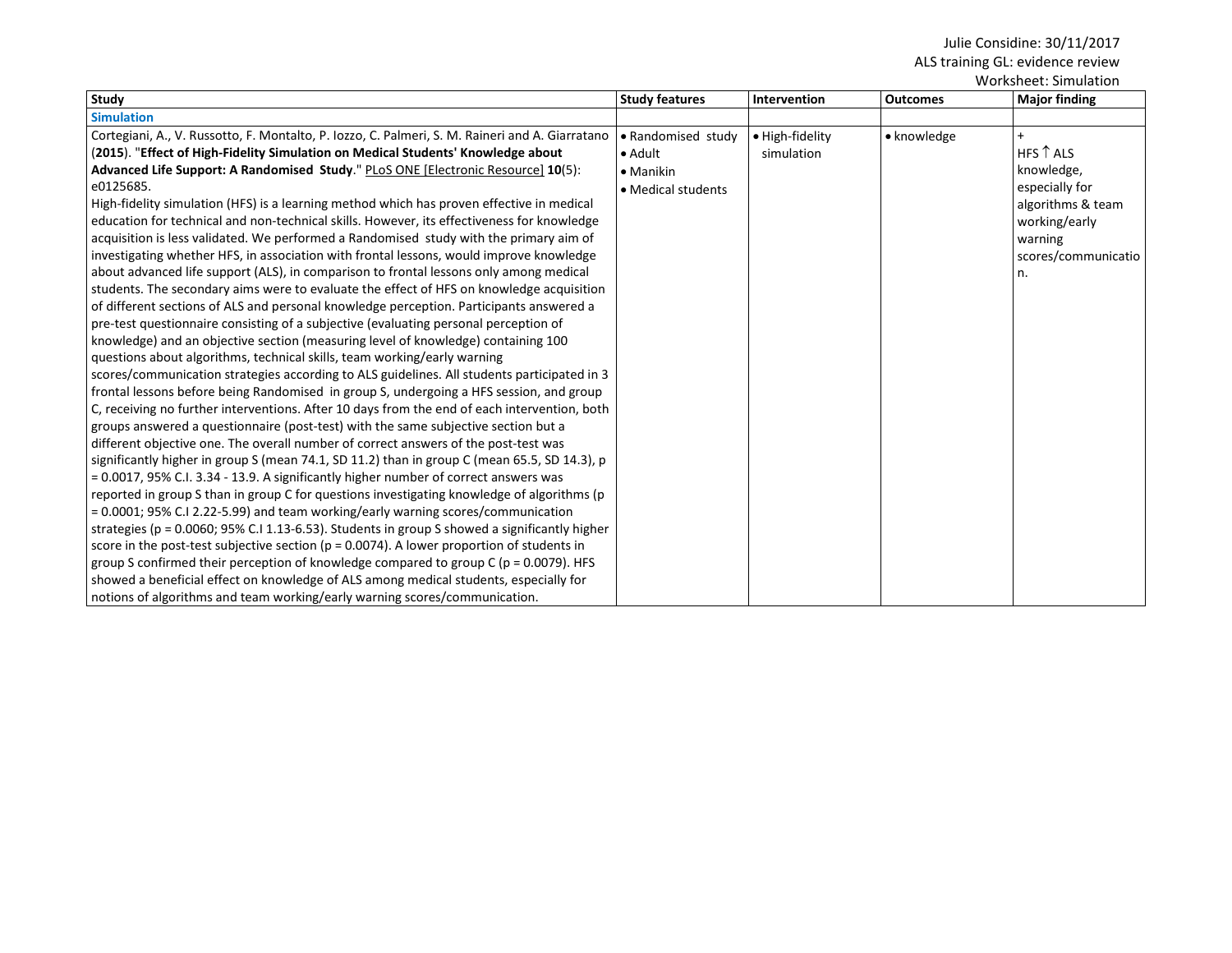|                                                                                                        |                       |                        |                      | Worksheet: Simulation |
|--------------------------------------------------------------------------------------------------------|-----------------------|------------------------|----------------------|-----------------------|
| Study                                                                                                  | <b>Study features</b> | Intervention           | <b>Outcomes</b>      | <b>Major finding</b>  |
| <b>Simulation</b>                                                                                      |                       |                        |                      |                       |
| Curran, V., L. Fleet, S. White, C. Bessell, A. Deshpandey, A. Drover, M. Hayward and J.                | · Randomised          | • high-fidelity        | · skills performance | <b>Mixed</b>          |
| Valcour (2015). "A Randomised controlled study of manikin simulator fidelity on                        | posttest-only         | manikin simulators     | • participant        |                       |
| neonatal resuscitation program learning outcomes." Advances in Health Sciences                         | control group         | versus                 | satisfaction         | $\ddot{}$             |
| Education 20(1): 205-218.                                                                              | • Neonatal            | • low fidelity manikin | $\bullet$ confidence | • satisfaction        |
| The neonatal resuscitation program (NRP) has been developed to educate physicians and                  | • Manikin             | simulators             | • teamwork           | • confidence scores   |
| other health care providers about newborn resuscitation and has been shown to improve                  | • Medical students    |                        | behaviour scores     |                       |
| neonatal resuscitation skills. Simulation-based training is recommended as an effective                |                       |                        |                      | No difference         |
| modality for instructing neonatal resuscitation and both low and high-fidelity manikin                 |                       |                        |                      | • teamwork            |
| simulators are used. There is limited research that has compared the effect of low and                 |                       |                        |                      | · skills performance  |
| high-fidelity manikin simulators for NRP learning outcomes, and more specifically on                   |                       |                        |                      |                       |
| teamwork performance and confidence. The purpose of this study was to examine the                      |                       |                        |                      |                       |
| effect of using low versus high-fidelity manikin simulators in NRP instruction. A                      |                       |                        |                      |                       |
| Randomised posttest-only control group study design was conducted. Third year                          |                       |                        |                      |                       |
| undergraduate medical students participated in NRP instruction and were assigned to an                 |                       |                        |                      |                       |
| experimental group (high-fidelity manikin simulator) or control group (low-fidelity manikin            |                       |                        |                      |                       |
| simulator). Integrated skills station (megacode) performance, participant satisfaction,                |                       |                        |                      |                       |
| confidence and teamwork behaviour scores were compared between the study groups.                       |                       |                        |                      |                       |
| Participants in the high-fidelity manikin simulator instructional group reported significantly         |                       |                        |                      |                       |
| higher total scores in overall satisfaction ( $p = 0.001$ ) and confidence ( $p = 0.001$ ). There were |                       |                        |                      |                       |
| no significant differences in teamwork behaviour scores, as observed by two independent                |                       |                        |                      |                       |
| raters, nor differences on mandatory integrated skills station performance items at the p <            |                       |                        |                      |                       |
| 0.05 level. Medical students' reported greater satisfaction and confidence with high-fidelity          |                       |                        |                      |                       |
| manikin simulators, but did not demonstrate overall significantly improved teamwork or                 |                       |                        |                      |                       |
| integrated skills station performance. Low and high-fidelity manikin simulators facilitate             |                       |                        |                      |                       |
| similar levels of objectively measured NRP outcomes for integrated skills station and                  |                       |                        |                      |                       |
| teamwork performance.                                                                                  |                       |                        |                      |                       |
| Halamek, L. P. (2008). "The simulated delivery-room environment as the future modality                 | Discussion paper =    | $\bullet$              |                      |                       |
| for acquiring and maintaining skills in fetal and neonatal resuscitation." Seminars In Fetal           | <b>EXCLUDED</b>       |                        |                      |                       |
| & Neonatal Medicine 13(6): 448-453.                                                                    |                       |                        |                      |                       |
| The science underlying neonatal resuscitation is growing exponentially in quantity and                 |                       |                        |                      |                       |
| quality. So, too, is the knowledge of effective methodologies that facilitate acquisition and          |                       |                        |                      |                       |
| maintenance of the cognitive, technical, and behavioral skills necessary to for successful             |                       |                        |                      |                       |
| resuscitation of the newborn. One of these methodologies, simulation-based training,                   |                       |                        |                      |                       |
| offers many advantages over more traditional methodologies: By providing key visual,                   |                       |                        |                      |                       |
| auditory, and tactile cues it creates a high level of physical, biological, and psychological          |                       |                        |                      |                       |
| fidelity to the real environment and thus is able to elicit realistic responses from trainees.         |                       |                        |                      |                       |
| Training scenarios coupled with debriefings (where discussion of what went well and what               |                       |                        |                      |                       |
| could be improved upon occur in a nonjudgmental fashion) provide rich learning                         |                       |                        |                      |                       |
| experiences that rival or exceed those in the real clinical environment. Simulation-based              |                       |                        |                      |                       |
| training will likely become the standard for not only routine training but also high-stakes            |                       |                        |                      |                       |
| assessment such as licensure and board certification. [References: 20]                                 |                       |                        |                      |                       |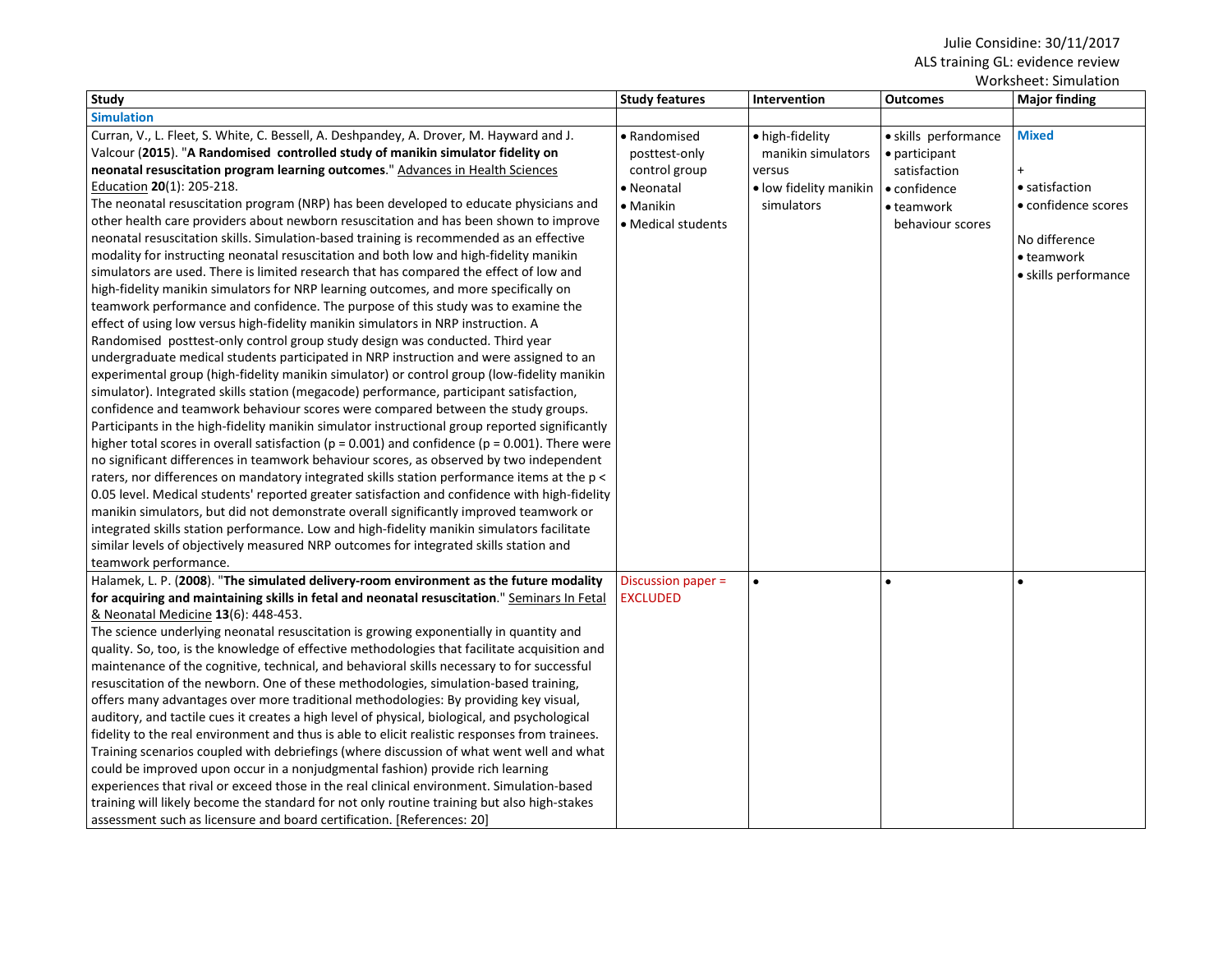Worksheet: Simulation

| Study                                                                                                                                                                                                                                                                                                                                                                                                                                                                                                                                                                                                                                                                                                                                                                                                                                                                                                                                                                                                                                                                                                                                                                                                                                                                                                                                                                              | <b>Study features</b>                                                                      | Intervention                           | <b>Outcomes</b>                                                                                       | <b>Major finding</b>                                                                                                                     |
|------------------------------------------------------------------------------------------------------------------------------------------------------------------------------------------------------------------------------------------------------------------------------------------------------------------------------------------------------------------------------------------------------------------------------------------------------------------------------------------------------------------------------------------------------------------------------------------------------------------------------------------------------------------------------------------------------------------------------------------------------------------------------------------------------------------------------------------------------------------------------------------------------------------------------------------------------------------------------------------------------------------------------------------------------------------------------------------------------------------------------------------------------------------------------------------------------------------------------------------------------------------------------------------------------------------------------------------------------------------------------------|--------------------------------------------------------------------------------------------|----------------------------------------|-------------------------------------------------------------------------------------------------------|------------------------------------------------------------------------------------------------------------------------------------------|
| <b>Simulation</b>                                                                                                                                                                                                                                                                                                                                                                                                                                                                                                                                                                                                                                                                                                                                                                                                                                                                                                                                                                                                                                                                                                                                                                                                                                                                                                                                                                  |                                                                                            |                                        |                                                                                                       |                                                                                                                                          |
| Hansel, M., A. M. Winkelmann, F. Hardt, W. Gijselaers, W. Hacker, M. Stiehl, T. Koch and M.<br>P. Muller (2012). "Impact of simulator training and crew resource management training<br>on final-year medical students' performance in sepsis resuscitation: a Randomised trial."<br>Minerva Anestesiologica 78(8): 901-909.<br>BACKGROUND: We developed a 1.5 days crew resource management (CRM) course on<br>situation awareness (SA) to improve the participants' ability to recognise critical situations<br>in crisis scenarios. Objective of the study was to evaluate the influence of the CRM course<br>on SA and medical performance in crisis scenarios and to compare the results with the                                                                                                                                                                                                                                                                                                                                                                                                                                                                                                                                                                                                                                                                             | • Randomised<br>• Adult sepsis<br>resuscitation<br>$\bullet$ Manikin<br>• Medical students | • CRM course on<br>situation awareness | • Medical<br>performance and<br>SA were assess<br>• Situational<br><b>Awareness (SAGAT</b><br>scores) | <b>Mixed</b><br>No difference<br>• neither simulator<br>training nor CRM<br>course influenced<br>clinical<br>performance scores<br>$+ve$ |
| effects of a purely clinical simulator training.<br>METHODS: Sixty-one final-year medical students, Randomised into three groups, took part<br>in a pre-intervention test scenario of septic shock in a patient simulator setting. Medical<br>performance and SA were assessed using a checklist and the Situation Awareness Global<br>Assessment Tool (SAGAT), respectively. All students received a lecture about the sepsis<br>guidelines. The simulator (SIM) group took part in a 1.5-day simulator training on sepsis<br>resuscitation. The CRM group took part in a course on situation awareness. The control<br>group (CG) did not obtain any training. All students accomplished a post-intervention test<br>scenario comparable to the pre-intervention scenario.<br>RESULTS: The SAGAT score rose from 10.6+/-2.3 to 11.9+/-1.7 (preintervention vs.<br>postintervention test, P=0.04) in the SIM group, whereas no significant changes could be<br>shown in the CRM group and the control group, respectively. The clinical performance<br>scores in the post-intervention test did not differ from those in the preintervention test.<br>CONCLUSION: Neither the 1.5 days simulator training nor the 1.5 days CRM course did<br>influence the clinical performance scores. SAGAT scores were higher after the simulator<br>training, but not after the CRM training. |                                                                                            |                                        |                                                                                                       | • SAGAT scores were<br>higher after the<br>simulator training,<br>but not after the<br>CRM training.                                     |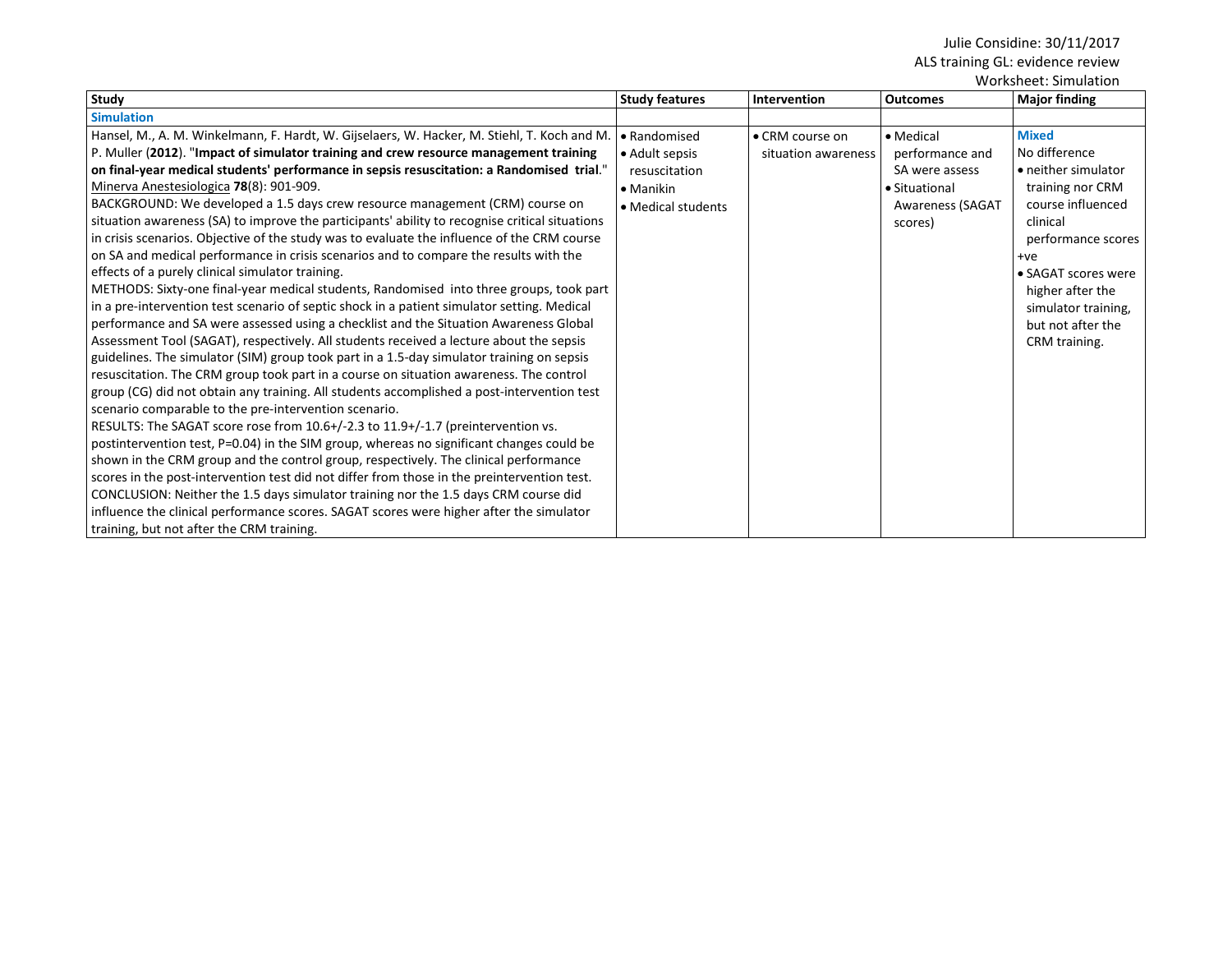|                                                                                                           |                       |                       |                         | www.nect.com/                       |
|-----------------------------------------------------------------------------------------------------------|-----------------------|-----------------------|-------------------------|-------------------------------------|
| <b>Study</b>                                                                                              | <b>Study features</b> | Intervention          | <b>Outcomes</b>         | <b>Major finding</b>                |
| <b>Simulation</b>                                                                                         |                       |                       |                         |                                     |
| Lee, M. O., L. L. Brown, J. Bender, J. T. Machan and F. L. Overly (2012). "A medical                      | • prospective,        | • medical simulation- | • Confidence            | $+ve$                               |
| simulation-based educational intervention for emergency medicine residents in neonatal                    | Randomised            | based neonatal        | • Knowledge             | $\bullet$ $\uparrow$ knowledge      |
| resuscitation." Academic Emergency Medicine 19(5): 577-585.                                               | • Neonatal            | resuscitation         | $\bullet$ Skills        | $\bullet$ $\uparrow$ confidence     |
| OBJECTIVES: The objective was to determine if a medical simulation-based neonatal                         | • Manikin             |                       | · Overall neonatal      | $\bullet$ $\uparrow$ performance of |
| resuscitation educational intervention is a more effective teaching method than the                       | • Emergency           |                       | resuscitation score     | the critical initial                |
| current emergency medicine (EM) curriculum at one 4-year EM residency program.                            | medicine residents    |                       | • Number of critical    | steps in neonatal                   |
| METHODS: A prospective, Randomised study of second-, third-, and fourth-year EM                           |                       |                       | actions                 | resuscitation                       |
| residents was performed. Of 36 potential subjects, 27 residents were enrolled. Each                       |                       |                       | • Time to initial steps |                                     |
| resident was assessed at baseline and after the intervention using 1) a questionnaire to                  |                       |                       | of neonatal             |                                     |
| evaluate confidence in leading adult, pediatric, and neonatal resuscitation and prior                     |                       |                       | resuscitation           |                                     |
| neonatal resuscitation experience and 2) a neonatal resuscitation simulation scenario in                  |                       |                       |                         |                                     |
| which each participant was the code leader to evaluate knowledge and skills. Assessments                  |                       |                       |                         |                                     |
| were digitally recorded and reviewed independently by two Neonatal Resuscitation                          |                       |                       |                         |                                     |
| Program (NRP) instructors using a validated neonatal resuscitation scoring tool. Controls                 |                       |                       |                         |                                     |
| (15 participants) received the current EM curriculum. The intervention group (12                          |                       |                       |                         |                                     |
| participants) experienced an educational session, which incorporated didactics, skills                    |                       |                       |                         |                                     |
| station, and medical simulation about neonatal resuscitation. Outcomes measured                           |                       |                       |                         |                                     |
| included changes in overall neonatal resuscitation score, number of critical actions, time to             |                       |                       |                         |                                     |
| initial steps of neonatal resuscitation, and changes in confidence level leading neonatal                 |                       |                       |                         |                                     |
| resuscitation.                                                                                            |                       |                       |                         |                                     |
| RESULTS: Baseline neonatal resuscitation scores were similar for the control and                          |                       |                       |                         |                                     |
| intervention groups. At the final assessment, the intervention group's neonatal                           |                       |                       |                         |                                     |
| resuscitation score improved (p = 0.016) and the control group's score did not. The                       |                       |                       |                         |                                     |
| intervention group performed 2.31 more critical actions overall and the time to achieve                   |                       |                       |                         |                                     |
| warming ( $p = 0.0002$ ), drying ( $p < 0.0001$ ), tactile stimulation ( $p = 0.002$ ), and placing a hat |                       |                       |                         |                                     |
| on the patient ( $p$ <0.0001) were also improved compared to controls. At the baseline                    |                       |                       |                         |                                     |
| assessment, 80% of the control group and 75% of the intervention group reported being                     |                       |                       |                         |                                     |
| "not at all confident" in leading neonatal resuscitation. At the final assessment, the                    |                       |                       |                         |                                     |
| proportion of residents who were "not at all confident" leading neonatal resuscitation                    |                       |                       |                         |                                     |
| decreased to 35% in the intervention group compared to 67% of the control group. The                      |                       |                       |                         |                                     |
| majority of the intervention group (65%) reported an increased level of confidence in                     |                       |                       |                         |                                     |
| leading neonatal resuscitation.                                                                           |                       |                       |                         |                                     |
| CONCLUSIONS: Medical simulation can be an effective tool to assess the knowledge and                      |                       |                       |                         |                                     |
| skills of EM residents in neonatal resuscitation. Our simulation-based educational                        |                       |                       |                         |                                     |
| intervention significantly improved EM residents' knowledge and performance of the                        |                       |                       |                         |                                     |
| critical initial steps in neonatal resuscitation. A medical simulation-based educational                  |                       |                       |                         |                                     |
| intervention may be used to improve EM residents' knowledge and performance with                          |                       |                       |                         |                                     |
| neonatal resuscitation.                                                                                   |                       |                       |                         |                                     |
| Copyright © 2012 by the Society for Academic Emergency Medicine.                                          |                       |                       |                         |                                     |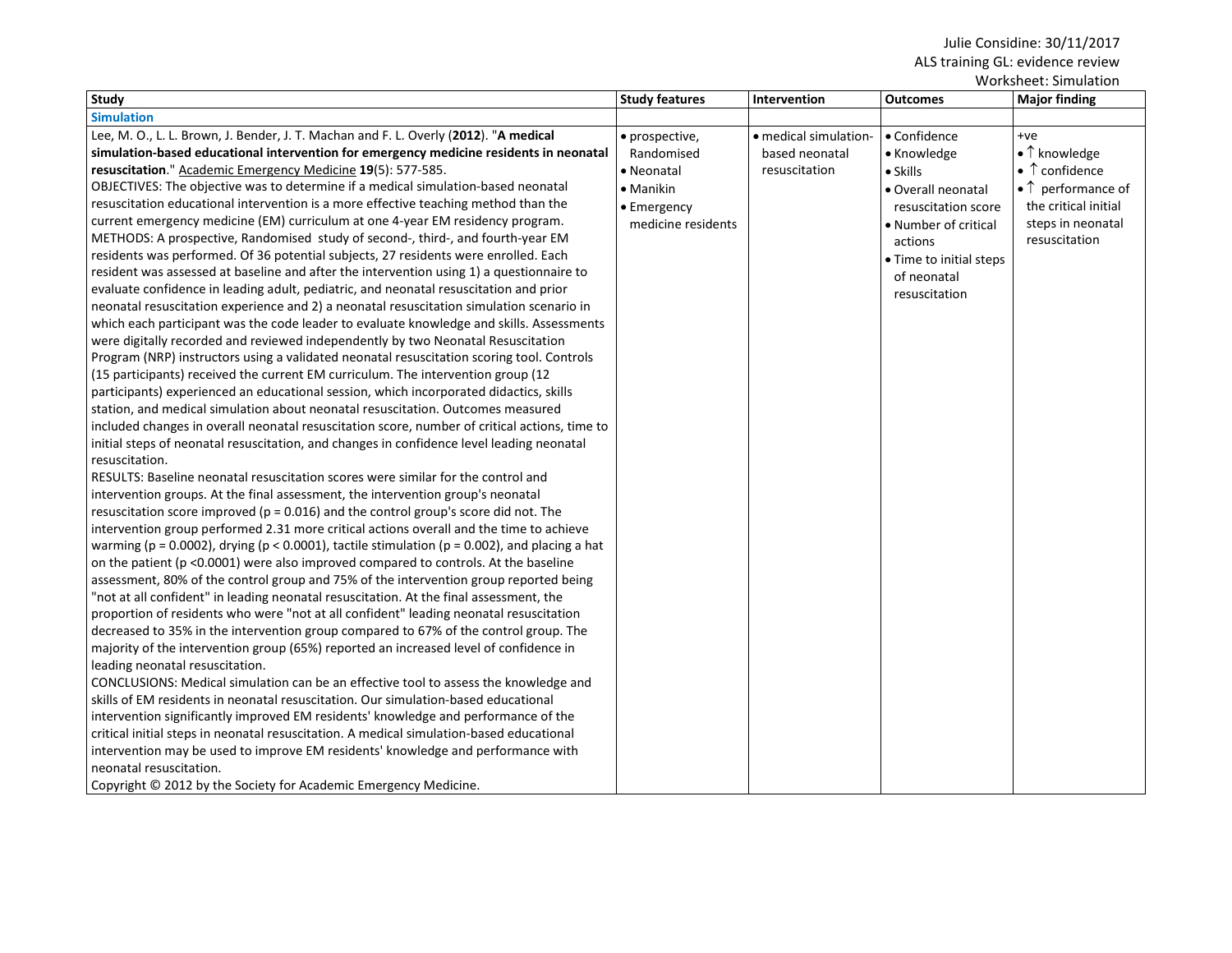| <b>Study</b>                                                                                    | <b>Study features</b> | Intervention          | <b>Outcomes</b>     | WOLKSHEEL, SIIHUIDUUT<br><b>Major finding</b> |
|-------------------------------------------------------------------------------------------------|-----------------------|-----------------------|---------------------|-----------------------------------------------|
| <b>Simulation</b>                                                                               |                       |                       |                     |                                               |
| Lin, Y. and A. Cheng (2015). "The role of simulation in teaching pediatric resuscitation:       | Discussion paper =    | $\bullet$             | $\bullet$           |                                               |
| current perspectives." Advances in Medical Education & Practice 6: 239-248.                     | <b>EXCLUDED</b>       |                       |                     |                                               |
| The use of simulation for teaching the knowledge, skills, and behaviors necessary for           |                       |                       |                     |                                               |
| effective pediatric resuscitation has seen widespread growth and adoption across pediatric      |                       |                       |                     |                                               |
| institutions. In this paper, we describe the application of simulation in pediatric             |                       |                       |                     |                                               |
| resuscitation training and review the evidence for the use of simulation in neonatal            |                       |                       |                     |                                               |
| resuscitation, pediatric advanced life support, procedural skills training, and crisis resource |                       |                       |                     |                                               |
| management training. We also highlight studies supporting several key instructional design      |                       |                       |                     |                                               |
| elements that enhance learning, including the use of high-fidelity simulation, distributed      |                       |                       |                     |                                               |
| practice, deliberate practice, feedback, and debriefing. Simulation-based training is an        |                       |                       |                     |                                               |
| effective modality for teaching pediatric resuscitation concepts. Current literature has        |                       |                       |                     |                                               |
| revealed some research gaps in simulation-based education, which could indicate the             |                       |                       |                     |                                               |
| direction for the future of pediatric resuscitation research.                                   |                       |                       |                     |                                               |
| Luctkar-Flude, M., C. Baker, C. Pulling, R. McGraw, D. Dagnone, J. Medves and C. Turner-        | · Observational study | · simulation-based IP | • Confidence        | No difference                                 |
| Kelly (2010). "Evaluating an undergraduate interprofessional simulation-based                   | with control group    | educational module    | • Perceptions of IP | • Confidence (except                          |
| educational module: communication, teamwork, and confidence performing cardiac                  | ? randomisation       |                       | collaboration       | for airway Mx)                                |
| resuscitation skills." Advances in Medical Education & Practice 1: 59-66.                       | $\bullet$ Adult       |                       |                     |                                               |
| PURPOSE: Interprofessional (IP) collaboration during cardiac resuscitation is essential and     | • Manikin             |                       |                     |                                               |
| contributes to patient wellbeing. The purpose of this study is to evaluate an innovative        | • Nursing and         |                       |                     |                                               |
| simulation-based IP educational module for undergraduate nursing and medical students           | medical students      |                       |                     |                                               |
| on cardiac resuscitation skills.                                                                |                       |                       |                     |                                               |
| METHODS: Nursing and medical trainees participated in a new cardiac resuscitation               |                       |                       |                     |                                               |
| curriculum involving a 2-hour IP foundational cardiac resuscitation skills lab, followed by     |                       |                       |                     |                                               |
| three 2-hour IP simulation sessions. Control group participants attended the existing two 2-    |                       |                       |                     |                                               |
| hour IP simulation sessions. Study respondents (N = 71) completed a survey regarding their      |                       |                       |                     |                                               |
| confidence performing cardiac resuscitation skills and their perceptions of IP collaboration.   |                       |                       |                     |                                               |
| RESULTS: Despite a consistent positive trend, only one out of 17 quantitative survey items      |                       |                       |                     |                                               |
| were significantly improved for learners in the new curriculum. They were more likely to        |                       |                       |                     |                                               |
| report feeling confident managing the airway during cardiac resuscitation ( $P = 0.001$ ).      |                       |                       |                     |                                               |
| Overall, quantitative results suggest that senior nursing and medical students were             |                       |                       |                     |                                               |
| comfortable with IP communication and teamwork and confident with cardiac                       |                       |                       |                     |                                               |
| resuscitation skills. There were no significant differences between nursing students' and       |                       |                       |                     |                                               |
| medical students' results. Through qualitative feedback, participants reported feeling          |                       |                       |                     |                                               |
| comfortable learning with students from other professions and found value in the IP             |                       |                       |                     |                                               |
| simulation sessions.                                                                            |                       |                       |                     |                                               |
| CONCLUSION: Results from this study will inform ongoing restructuring of the IP cardiac         |                       |                       |                     |                                               |
| resuscitation skills simulation module as defined by the action research process. Specific      |                       |                       |                     |                                               |
| improvements that are suggested by these findings include strengthening the team leader         |                       |                       |                     |                                               |
| component of the resuscitation skills lab and identifying learners who may benefit from         |                       |                       |                     |                                               |
| additional practice in the role of team leader and with other skills where they lack            |                       |                       |                     |                                               |
| confidence.                                                                                     |                       |                       |                     |                                               |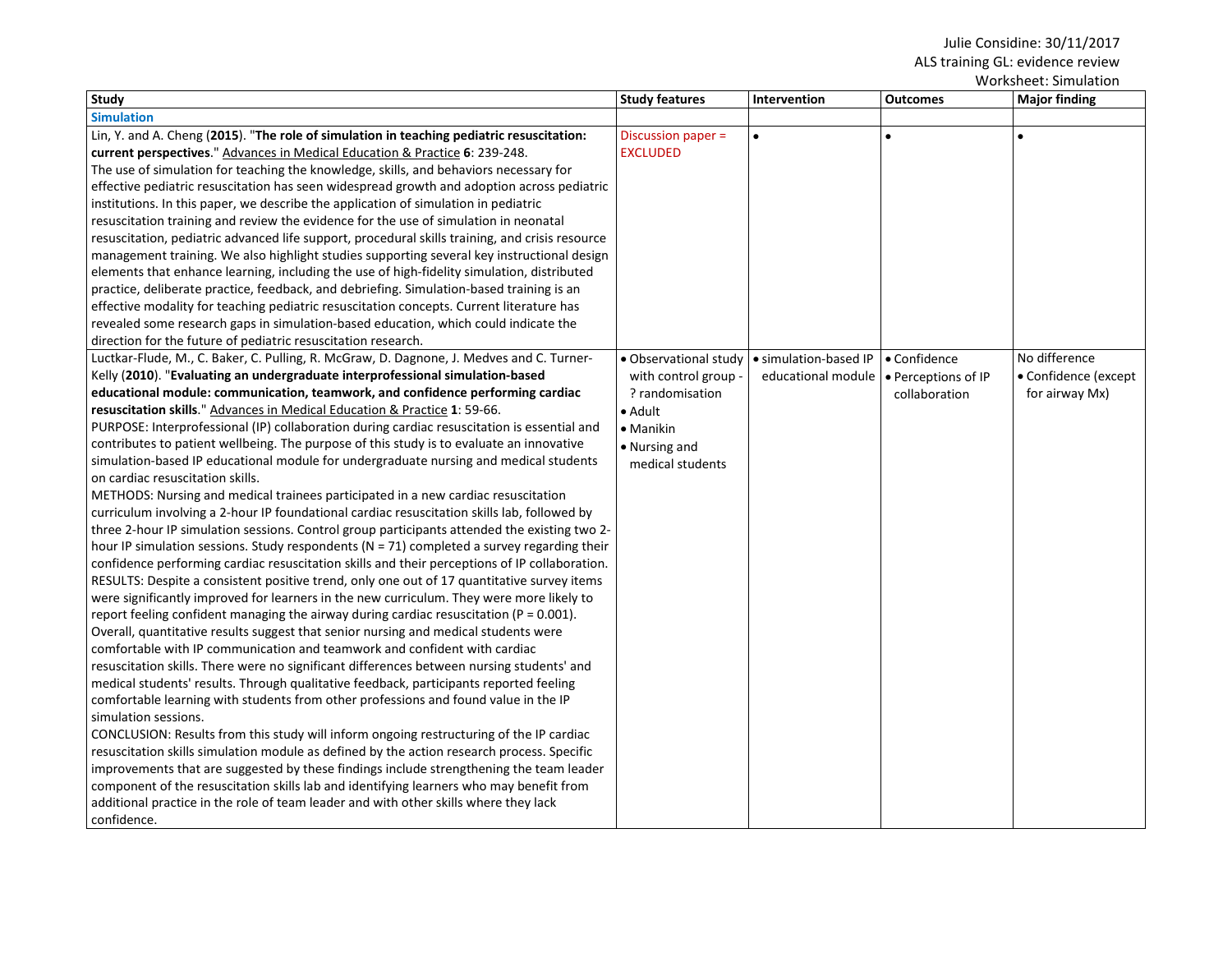| Study                                                                                                                                                                                                                                                                                                                                                                                                                                                                                                                                                                                                                                                                                                                                                                                                                                                                                                                                                                                                                                                                                                                                                                                                                                                                                                                                                                                                                               | <b>Study features</b>                                                        | <b>Intervention</b>   | <b>Outcomes</b>                               | <b>Major finding</b> |
|-------------------------------------------------------------------------------------------------------------------------------------------------------------------------------------------------------------------------------------------------------------------------------------------------------------------------------------------------------------------------------------------------------------------------------------------------------------------------------------------------------------------------------------------------------------------------------------------------------------------------------------------------------------------------------------------------------------------------------------------------------------------------------------------------------------------------------------------------------------------------------------------------------------------------------------------------------------------------------------------------------------------------------------------------------------------------------------------------------------------------------------------------------------------------------------------------------------------------------------------------------------------------------------------------------------------------------------------------------------------------------------------------------------------------------------|------------------------------------------------------------------------------|-----------------------|-----------------------------------------------|----------------------|
| <b>Simulation</b>                                                                                                                                                                                                                                                                                                                                                                                                                                                                                                                                                                                                                                                                                                                                                                                                                                                                                                                                                                                                                                                                                                                                                                                                                                                                                                                                                                                                                   |                                                                              |                       |                                               |                      |
| Mills, D. M., D. C. Williams and J. V. Dobson (2013). "Simulation training as a mechanism<br>for procedural and resuscitation education for pediatric residents: a systematic review."<br>Hospital Pediatrics 3(2): 167-176.<br>BACKGROUND: Pediatric residents often finish their training lacking sufficient procedural<br>proficiency and resuscitation experience in the care of critically ill children. Simulation is<br>gaining favor in pediatric residency programs as a modality for procedural and<br>resuscitation education. We reviewed the literature assessing simulation and its role in<br>pediatric resident training.<br>METHODS: We conducted a Medline and PubMed search of simulation training in pediatric<br>resident education from January 2007 to July 2012.<br>RESULTS: Eight studies were included and divided into simulated procedural assessments<br>and simulated resuscitation scenario assessments. The studies varied widely in their<br>approach and analysis, and they yielded mixed results.<br>CONCLUSIONS: Although some studies show the merits of simulation in the procedural and<br>resuscitation training of pediatric residents, more research is needed to assess the<br>effectiveness of simulation as an educational tool. Goals of future simulation research<br>should include creation of validated assessment tools and applying skills learned to patient<br>care outcomes. | • Systematic review =<br>8 studies<br>• Paediatric<br>• Paediatric residents | • Simulation training | • procedural and<br>resuscitation<br>training | • Mixed              |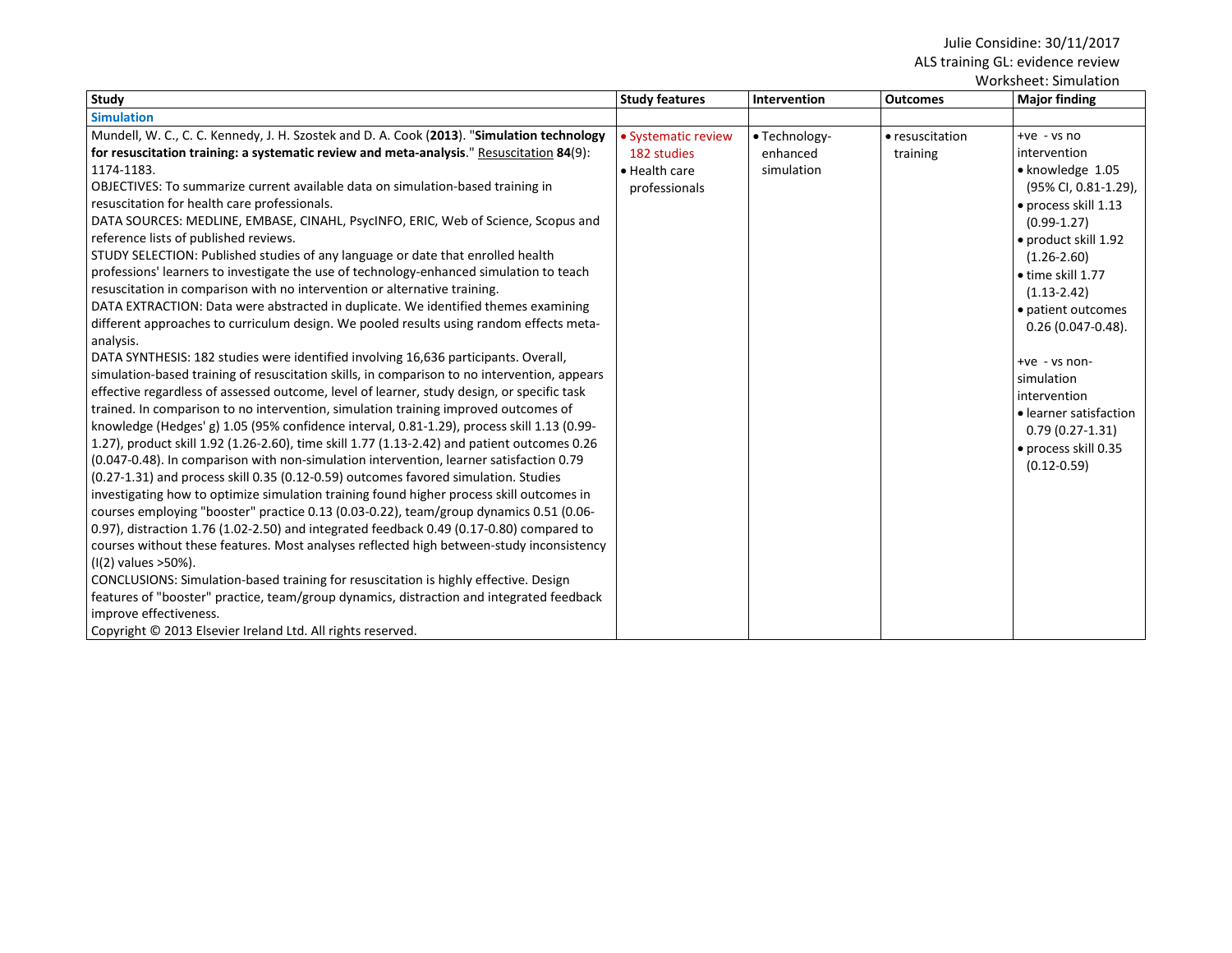| Worksheet: Simulation                                                                       |                       |                 |                 |                      |  |
|---------------------------------------------------------------------------------------------|-----------------------|-----------------|-----------------|----------------------|--|
| <b>Study</b>                                                                                | <b>Study features</b> | Intervention    | <b>Outcomes</b> | <b>Major finding</b> |  |
| <b>Simulation</b>                                                                           |                       |                 |                 |                      |  |
| Nimbalkar, A., D. Patel, A. Kungwani, A. Phatak, R. Vasa and S. Nimbalkar (2015).           | • Randomised          | • High fidelity | • Knowledge     | No difference        |  |
| "Randomised control trial of high fidelity vs low fidelity simulation for training          | control trial         | simulation      |                 | • No difference in   |  |
| undergraduate students in neonatal resuscitation." BMC Research Notes 8: 636.               | • Neonatal            | versus          |                 | knowledge            |  |
| BACKGROUND: Knowledge acquisition and skill maintenance are important in learning           | $\bullet$ Manikin     | • Low fidelity  |                 |                      |  |
| neonatal resuscitation. Traditionally this is taught by using low fidelity mannequins.      | • Undergraduate       | simulation      |                 |                      |  |
| Technological advancement enabled a move towards high fidelity mannequins. In a low         | students              |                 |                 |                      |  |
| resources setting, it is incumbent to ensure reasonable cost benefit ratio before investing |                       |                 |                 |                      |  |
| in technology.                                                                              |                       |                 |                 |                      |  |
| METHODS: A Randomised control trial was conducted in 101 undergraduate students who         |                       |                 |                 |                      |  |
| were assigned to conventional Resusci() Baby Basic or SimNewB group over a period of 3      |                       |                 |                 |                      |  |
| days. The lectures were the same for both groups but the hands on training was on           |                       |                 |                 |                      |  |
| different mannequins. There were five experienced and accredited teachers who were          |                       |                 |                 |                      |  |
| standardized for training the students. Both the groups received a written test and a       |                       |                 |                 |                      |  |
| Megacode before and after the training, and 3 months later a post-test.                     |                       |                 |                 |                      |  |
| RESULTS: The baseline written exam score ( $p = 0.07$ ), Megacode assessment score ( $p =$  |                       |                 |                 |                      |  |
| 0.19) and sex distribution ( $p = 0.17$ ) were similar in both groups. Both groups showed   |                       |                 |                 |                      |  |
| significant improvement in the written exam score as well as in the Megacode assessment     |                       |                 |                 |                      |  |
| score at post-test and 3 months (retention) period. However there was no significant        |                       |                 |                 |                      |  |
| difference in the "improvement" between both the groups with respect to written exam (p     |                       |                 |                 |                      |  |
| = 0.38) or Megacode assessment (p = 0.92). Further the post-test and 3 month scores were    |                       |                 |                 |                      |  |
| comparable for the skills as well as content components suggesting that the skills were     |                       |                 |                 |                      |  |
| retained in 3 months with an opportunity of self learning them.                             |                       |                 |                 |                      |  |
| CONCLUSIONS: Due diligence is a caveat before contemplating the acquisition of high         |                       |                 |                 |                      |  |
| fidelity mannequins by educational centers for neonatal resuscitation.                      |                       |                 |                 |                      |  |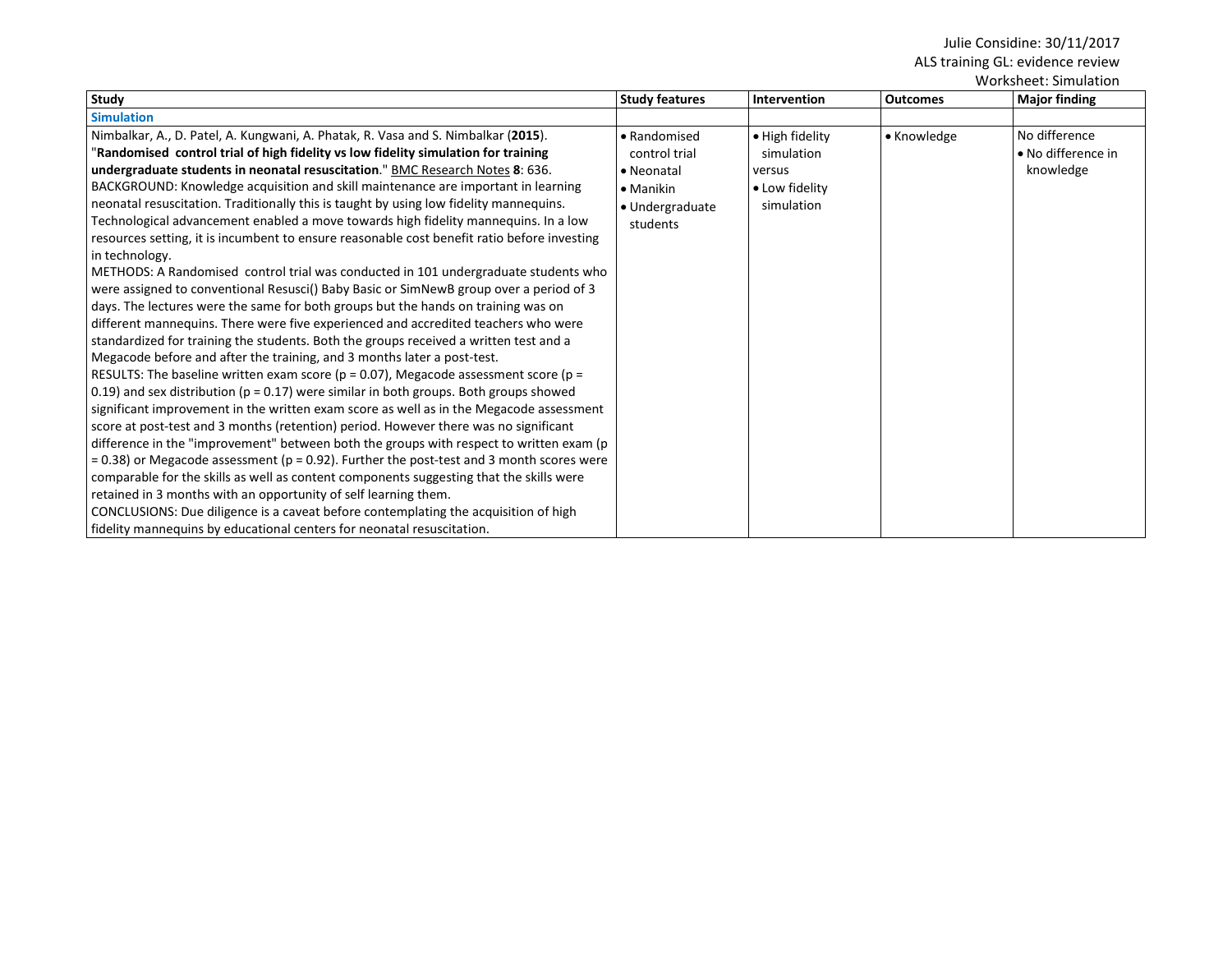|                                                                                                                                                                                                                                                                                                                                                                                                                                                                                                                                                                                                                                                                                                                                                                                                                                                                                                                                                                                                                                                                                                                                                                                                                                                                                                                                                                                                                                                                                                                                                                                                                                                                                                                                                                                                                                                                                                                                                                                                               |                                                                                                                      |                                                    |                                                                                                                                 | Worksheet: Simulation                                                                                                                   |
|---------------------------------------------------------------------------------------------------------------------------------------------------------------------------------------------------------------------------------------------------------------------------------------------------------------------------------------------------------------------------------------------------------------------------------------------------------------------------------------------------------------------------------------------------------------------------------------------------------------------------------------------------------------------------------------------------------------------------------------------------------------------------------------------------------------------------------------------------------------------------------------------------------------------------------------------------------------------------------------------------------------------------------------------------------------------------------------------------------------------------------------------------------------------------------------------------------------------------------------------------------------------------------------------------------------------------------------------------------------------------------------------------------------------------------------------------------------------------------------------------------------------------------------------------------------------------------------------------------------------------------------------------------------------------------------------------------------------------------------------------------------------------------------------------------------------------------------------------------------------------------------------------------------------------------------------------------------------------------------------------------------|----------------------------------------------------------------------------------------------------------------------|----------------------------------------------------|---------------------------------------------------------------------------------------------------------------------------------|-----------------------------------------------------------------------------------------------------------------------------------------|
| Study                                                                                                                                                                                                                                                                                                                                                                                                                                                                                                                                                                                                                                                                                                                                                                                                                                                                                                                                                                                                                                                                                                                                                                                                                                                                                                                                                                                                                                                                                                                                                                                                                                                                                                                                                                                                                                                                                                                                                                                                         | <b>Study features</b>                                                                                                | Intervention                                       | <b>Outcomes</b>                                                                                                                 | <b>Major finding</b>                                                                                                                    |
| <b>Simulation</b>                                                                                                                                                                                                                                                                                                                                                                                                                                                                                                                                                                                                                                                                                                                                                                                                                                                                                                                                                                                                                                                                                                                                                                                                                                                                                                                                                                                                                                                                                                                                                                                                                                                                                                                                                                                                                                                                                                                                                                                             |                                                                                                                      |                                                    |                                                                                                                                 |                                                                                                                                         |
| O'Leary, F. M. (2012). "Paediatric resuscitation training: is e-learning the answer? A<br>before and after pilot study." Journal of Paediatrics & Child Health 48(6): 529-533.<br>AIM: To determine whether an e-learning resuscitation programme was able to improve<br>the knowledge and competence of doctors and nurses in providing cardiopulmonary<br>resuscitation to children in a simulated cardiac arrest.<br>METHOD: A prospective before and after pilot study comprising of a simulated paediatric<br>resuscitation before and after participants undertook an e-learning programme.<br>Participants were emergency department doctors and new graduate nurses from The<br>Children's Hospital at Westmead, Australia. Primary outcome measures were the ability to<br>perform successful basic life support (BLS) and advanced life support (ALS) according to<br>published guidelines. Secondary outcome measures were the individual steps in<br>performing the overall resuscitation and subjective feedback from participants.<br>RESULTS: Fifty-six clinicians were enrolled in the study (29 doctors and 27 nurses). Thirty-<br>seven were re-tested (25 doctors and 12 nurses). The mean time between tests was 49<br>days (17 standard deviation). The e-learning module led to an improvement in participants'<br>ability to perform BLS by 51% (P < 0.001) and ALS by 57% (P= 0.001) overall resulting in an<br>overall competence of 89% (BLS) and 65% (ALS). There were also significant improvements<br>in time to rhythm recognition (P= $0.006$ ), time to first defibrillation (P= $0.009$ ) and<br>participants' self-reported knowledge and confidence in BLS and ALS ( $P < 0.001$ ).<br>CONCLUSIONS: E-learning does improve both the knowledge and competence of doctors<br>and nurses in providing cardiopulmonary resuscitation to children in the simulation<br>environment.<br>Copyright © 2011 The Author. Journal of Paediatrics and Child Health © 2011 Paediatrics | • prospective before<br>and after study<br>• paediatrics<br>$\bullet$ manikin<br>• ED doctors and<br>graduate nurses | $\bullet$ e-learning<br>resuscitation<br>programme | · BLS guideline<br>compliance<br>• ALS guideline<br>compliance<br>• Self reported<br>knowledge<br>• Self reported<br>confidence | $+ve$<br>$\bullet$ T BLS performance<br>$\bullet$ TALS performance<br>$\bullet$ $\uparrow$ knowledge<br>$\bullet$ $\uparrow$ confidence |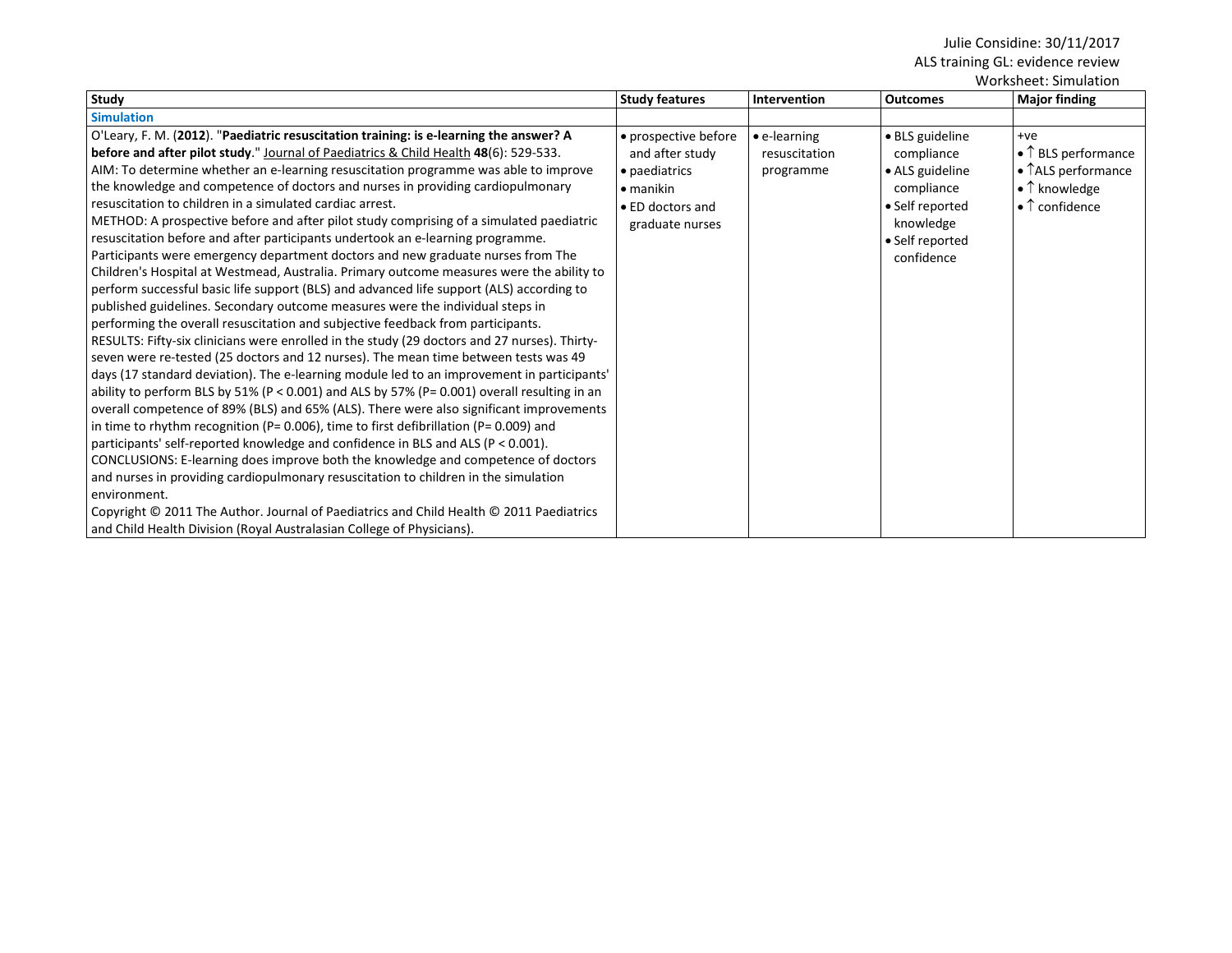| Worksheet: Simulation                                                                              |                       |                      |                     |                                       |
|----------------------------------------------------------------------------------------------------|-----------------------|----------------------|---------------------|---------------------------------------|
| Study                                                                                              | <b>Study features</b> | Intervention         | <b>Outcomes</b>     | <b>Major finding</b>                  |
| <b>Simulation</b>                                                                                  |                       |                      |                     |                                       |
| Rakshasbhuvankar, A. A. and S. K. Patole (2014). "Benefits of simulation based training for        | • Systematic review = | · Simulation-based   | · performance in a  | <b>Mixed</b>                          |
| neonatal resuscitation education: a systematic review." Resuscitation 85(10): 1320-1323.           | 4 studies             | training             | simulation scenario | One RCT = $\uparrow$                  |
| BACKGROUND: Simulation-based training (SBT) is being more frequently recommended for               | • Neonatal            |                      | • theoretical       | performance                           |
| neonatal resuscitation education (NRE). It is important to assess if SBT improves clinical         | • Health care         |                      | knowledge           | $\bullet$ $\uparrow$ resuscitation    |
| outcomes as neonatal resuscitation aims to improve survival without long-term                      | professionals         |                      | • confidence in     | score                                 |
| neurodevelopmental impairment. We aimed to assess the evidence supporting benefits of              |                       |                      | leading a           | $\bullet$ $\uparrow$ critical actions |
| SBT in NRE.                                                                                        |                       |                      | resuscitation       | $\bullet \downarrow$ time to          |
| METHOD: A systematic review was conducted using the Cochrane methodology. PubMed,                  |                       |                      | scenario            | resuscitation steps                   |
| Embase, PsycInfo and Cochrane databases were searched. Related abstracts were scanned              |                       |                      |                     | Two RCTs & non-RCT                    |
| and full texts of the potentially relevant articles were studied. Randomised controlled trials     |                       |                      |                     | did                                   |
| (RCT) and quasi-experimental studies with controls (non-RCT) assessing SBT for NRE were            |                       |                      |                     | • no difference                       |
| eligible for inclusion in the review.                                                              |                       |                      |                     | None of the four                      |
| RESULTS: Four small studies [three RCT (n=126) and one non-RCT (n=60)] evaluated SBT for           |                       |                      |                     | studies reported                      |
| NRE. Participants included medical students (one RCT and one non-RCT), residents (one              |                       |                      |                     | clinical outcomes                     |
| RCT) and nursing staff (one RCT). Outcomes included performance in a simulation scenario,          |                       |                      |                     |                                       |
| theoretical knowledge, and confidence in leading a resuscitation scenario. One RCT                 |                       |                      |                     |                                       |
| favoured simulation [improved resuscitation score (p=0.016), 2.31 more number of critical          |                       |                      |                     |                                       |
| actions (p=0.017) and decreased time to achieve resuscitation steps (p=<0.001)]. The               |                       |                      |                     |                                       |
| remaining two RCTs and the non-RCT did not find any difference between SBT and                     |                       |                      |                     |                                       |
| alternate methods of instruction. None of the four studies reported clinical outcomes.             |                       |                      |                     |                                       |
| CONCLUSIONS: Evidence regarding benefits of SBT for NRE is limited. There are no data on           |                       |                      |                     |                                       |
| clinical outcomes following SBT for NRE. Large RCTs assessing clinically important outcomes        |                       |                      |                     |                                       |
| are required before SBT can be recommended widely for NRE.                                         |                       |                      |                     |                                       |
| Copyright © 2014 Elsevier Ireland Ltd. All rights reserved.                                        |                       |                      |                     |                                       |
| Roh, Y. S. and S. S. Kim (2014). "The effect of computer-based resuscitation simulation on         | • nonequivalent       | • Computer-based     | • Performance       | No difference                         |
| nursing students' performance, self-efficacy, post-code stress, and satisfaction." Research        | control group         | simulation           | • self-efficacy     | • performance score                   |
| & Theory for Nursing Practice 28(2): 127-139.                                                      | posttest-only         | versus               | · post-code stress  | • self-efficacy                       |
| Computer-based simulation has intuitive appeal to both educators and learners with the             | • adults              | • instructor-led CPR | • satisfaction      | • post-code stress                    |
| flexibility of time, place, immediate feedback, and self-paced and consistent curriculum.          | • nursing students    | training group and   |                     | • satisfaction                        |
| The purpose of this study was to assess the effects of computer-based simulation on                |                       | instructor-led CPR   |                     |                                       |
| nursing students' performance, self-efficacy, post-code stress, and satisfaction between           |                       | training-only group  |                     |                                       |
| computer-based simulation plus instructor-led cardiopulmonary resuscitation training               |                       |                      |                     |                                       |
| group and instructor-led resuscitation training-only group. This study was a nonequivalent         |                       |                      |                     |                                       |
| control group posttest-only design. There were 213 second year nursing students randomly           |                       |                      |                     |                                       |
| assigned to one of two groups: 109 nursing students with computer-based simulation or              |                       |                      |                     |                                       |
| 104 with control group. Overall nursing students' performance score was higher in the              |                       |                      |                     |                                       |
| computer-based simulation group than in the control group but reached no statistical               |                       |                      |                     |                                       |
| significance ( $t = 1.086$ , $p = .283$ ). There were no significant differences in resuscitation- |                       |                      |                     |                                       |
| specific self-efficacy, post-code stress, and satisfaction between the two groups.                 |                       |                      |                     |                                       |
| Computer-based simulation combined with hands-on practice did not affect in nursing                |                       |                      |                     |                                       |
| students' performance, self-efficacy, post-code stress, and satisfaction in nursing students.      |                       |                      |                     |                                       |
| Further study must be conducted to inform instructional design and help integrate                  |                       |                      |                     |                                       |
| computer-based simulation and rigorous scoring rubrics.                                            |                       |                      |                     |                                       |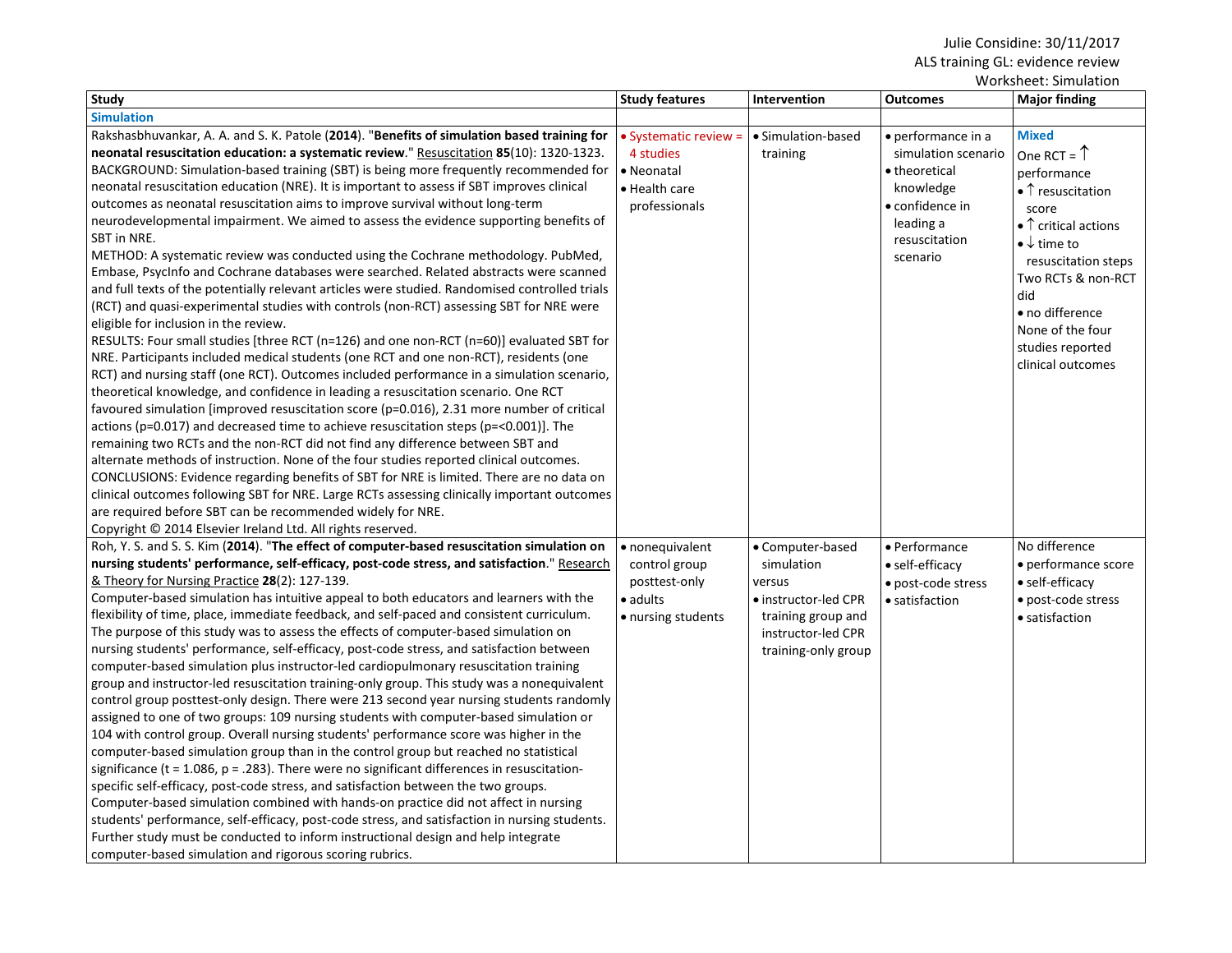| <u>WULNSHEEL, JIIIIUIALIUII</u>                                                                          |                       |                      |                     |                      |
|----------------------------------------------------------------------------------------------------------|-----------------------|----------------------|---------------------|----------------------|
| Study                                                                                                    | <b>Study features</b> | <b>Intervention</b>  | <b>Outcomes</b>     | <b>Major finding</b> |
| <b>Simulation</b>                                                                                        |                       |                      |                     |                      |
| Roha, Y. S., E. J. Lima and S. B. Issenberg (2016). "Effects of an integrated simulation-based           | • pretest-posttest    | • integrated         | • knowledge         | No difference when   |
| resuscitation skills training with clinical practicum on mastery learning and self-efficacy in           | design                | simulation-based     | • self-efficacy     | controlled for age,  |
| nursing students." Collegian: Journal of the Royal College of Nursing, Australia 23(1): 53-              | $\bullet$ adults      | resuscitation skills | • psychomotor skill | BLS certification)   |
| 59.                                                                                                      | • nursing students    | training combined    | errors              | • Knowledge          |
| BACKGROUND: This study evaluates the effectiveness of integrated simulation-based                        |                       | with clinical        |                     | • psychomotor skill  |
| resuscitation skills training combined with a clinical practicum by assessing nursing                    |                       | practicum            |                     | error                |
| students' knowledge, psychomotor skills, and self-efficacy.                                              |                       |                      |                     | • self-efficacy      |
| METHODS: In a pretest-posttest design, 255 second-year nursing students participated in                  |                       |                      |                     |                      |
| an emergency nursing clinical course consisting of a two-hour simulation-based                           |                       |                      |                     |                      |
| resuscitation skills training component along with an 80-hour clinical placement in an                   |                       |                      |                     |                      |
| emergency department. Knowledge, self-efficacy, and psychomotor skill errors were                        |                       |                      |                     |                      |
| measured. Analyses of pre- and post-test data were performed on three subgroups: the                     |                       |                      |                     |                      |
| simulation-only group, the simulation with clinical observation group, and the simulation                |                       |                      |                     |                      |
| with clinical performance group. Stu- dents were divided into these groups based on                      |                       |                      |                     |                      |
| resuscitation experiences during their clinical practicum in the emergency department.                   |                       |                      |                     |                      |
| RESULTS: Mean scores of knowledge ( $z = -13.879$ , $p < .001$ ) and self-efficacy ( $z = -10.969$ , $p$ |                       |                      |                     |                      |
| < .001) significantly improved after the clinical practicum compared to baseline. Knowl-                 |                       |                      |                     |                      |
| edge (F = .502, p = .606), psychomotor skill error (F = 1.587, p = .207), and self-efficacy (F =         |                       |                      |                     |                      |
| .481, $p = .619$ ) did not significantly differ among the three subgroups after controlling for          |                       |                      |                     |                      |
| two covari- ates (age, Basic Life Support certification) in the analysis of covariance models.           |                       |                      |                     |                      |
| CONCLUSION: Integrated simulation-based resuscitation skills training combined with a                    |                       |                      |                     |                      |
| clinical practicum might be beneficial for enhancing mastery learning and self-efficacy in               |                       |                      |                     |                      |
| nursing students through learner engagement and feedback.                                                |                       |                      |                     |                      |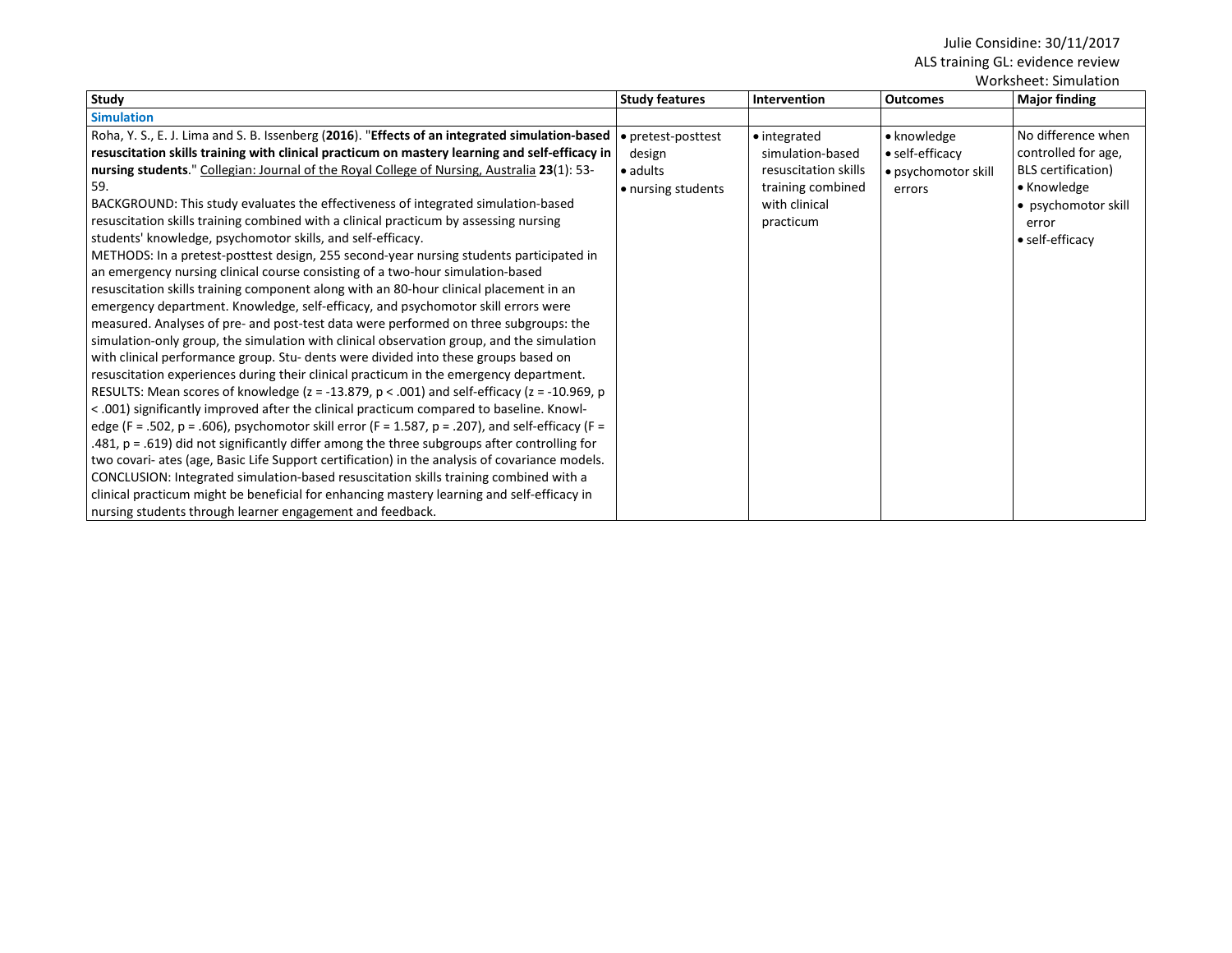| <b>Study</b>                                                                                                                                                                                                                                                                                                                                                                                                                                                                                                                                                                                                                                                                                                                                                                                                                                                                                                                                                                                                                                                                                                                                                                                                                                                                                                                                                                                                                                                                                                                                                                                                                                                                                                                                                                                                                                                                                                                                                                                                                                                                | <b>Study features</b>                                                        | Intervention                                                                                                                               | <b>Outcomes</b>                                                                                                                                                                     | <b>Major finding</b>                                                                                                                                                                                                                                                              |
|-----------------------------------------------------------------------------------------------------------------------------------------------------------------------------------------------------------------------------------------------------------------------------------------------------------------------------------------------------------------------------------------------------------------------------------------------------------------------------------------------------------------------------------------------------------------------------------------------------------------------------------------------------------------------------------------------------------------------------------------------------------------------------------------------------------------------------------------------------------------------------------------------------------------------------------------------------------------------------------------------------------------------------------------------------------------------------------------------------------------------------------------------------------------------------------------------------------------------------------------------------------------------------------------------------------------------------------------------------------------------------------------------------------------------------------------------------------------------------------------------------------------------------------------------------------------------------------------------------------------------------------------------------------------------------------------------------------------------------------------------------------------------------------------------------------------------------------------------------------------------------------------------------------------------------------------------------------------------------------------------------------------------------------------------------------------------------|------------------------------------------------------------------------------|--------------------------------------------------------------------------------------------------------------------------------------------|-------------------------------------------------------------------------------------------------------------------------------------------------------------------------------------|-----------------------------------------------------------------------------------------------------------------------------------------------------------------------------------------------------------------------------------------------------------------------------------|
| <b>Simulation</b>                                                                                                                                                                                                                                                                                                                                                                                                                                                                                                                                                                                                                                                                                                                                                                                                                                                                                                                                                                                                                                                                                                                                                                                                                                                                                                                                                                                                                                                                                                                                                                                                                                                                                                                                                                                                                                                                                                                                                                                                                                                           |                                                                              |                                                                                                                                            |                                                                                                                                                                                     |                                                                                                                                                                                                                                                                                   |
| Sullivan, N. J., J. Duval-Arnould, M. Twilley, S. P. Smith, D. Aksamit, P. Boone-Guercio, P. R.<br>Jeffries and E. A. Hunt (2015). "Simulation exercise to improve retention of<br>cardiopulmonary resuscitation priorities for in-hospital cardiac arrests: A Randomised<br>controlled trial." Resuscitation 86: 6-13.<br>BACKGROUND: Traditional American Heart Association (AHA) cardiopulmonary<br>resuscitation (CPR) curriculum focuses on teams of two performing quality chest<br>compressions with rescuers on their knees but does not include training specific to In-<br>Hospital Cardiac Arrests (IHCA), i.e. patient in hospital bed with large resuscitation teams<br>and sophisticated technology available.<br>DESIGN: A Randomised controlled trial was conducted with the primary goal of evaluating<br>the effectiveness and ideal frequency of in-situ training on time elapsed from call for help<br>to; (1) initiation of chest compressions and (2) successful defibrillation in IHCA.<br>METHODS: Non-intensive care unit nurses were Randomised into four groups: standard<br>AHA training (C) and three groups that participated in 15 min in-situ IHCA training sessions<br>every two (2M), three (3M) or six months (6M). Curriculum included specific choreography<br>for teams to achieve immediate chest compressions, high chest compression fractions and<br>rapid defibrillation while incorporating use of a backboard, stepstool.<br>RESULTS: More frequent training was associated with decreased median (IQR) seconds to:<br>starting compressions: [C: 33(25-40) vs. 6M: 21(15-26) vs. 3M: 14(10-20) vs. 2M: 13(9-20);<br>p < 0.001]; and defibrillation: [C: 157(140-254) vs. 6M: 138(107-158) vs. 3M: 115(101-119)<br>vs. 2M: 109(98-129); p < 0.001]. A composite outcome of key priorities, compressions<br>within 20s, defibrillation within 180 s and use of a backboard, revealed improvement with<br>more frequent training sessions: [C:5%(1/18) vs. 6M: 23%(4/17) vs. 3M: 56%(9/16) vs. 2M:<br>$73\%(11/15); p < 0.001$ . | • Randomised<br>controlled trial<br>$\bullet$ adult IHCA<br>• non-ICU nurses | 15 min in-situ IHCA<br>training sessions<br>• two months<br>• three months<br>$\bullet$ six months<br>versus<br>• standard AHA<br>training | Time from call for<br>help to<br>• initiation of CC<br>• successful<br>defibrillation<br>Composite outcome<br>$\bullet$ CC<20s<br>$\bullet$ defibrillation < 180<br>• backboard use | $+ve$<br>• frequent training $\downarrow$<br>time to CC<br>$(p<0.001)$ ** only 1<br>sec difference<br>between 3M & 2M<br>$\bullet \downarrow$ time to<br>defibrillation (p<<br>$0.001$ ) ** 6 sec<br>difference between<br>3M & 2M<br>$\bullet$ 1% composite<br>outcome (p<0.001) |

CONCLUSION: Results revealed short in-situ training sessions conducted every 3 months are effective in improving timely initiation of chest compressions and defibrillation in IHCA. Copyright © 2014 Elsevier Ireland Ltd. All rights reserved.